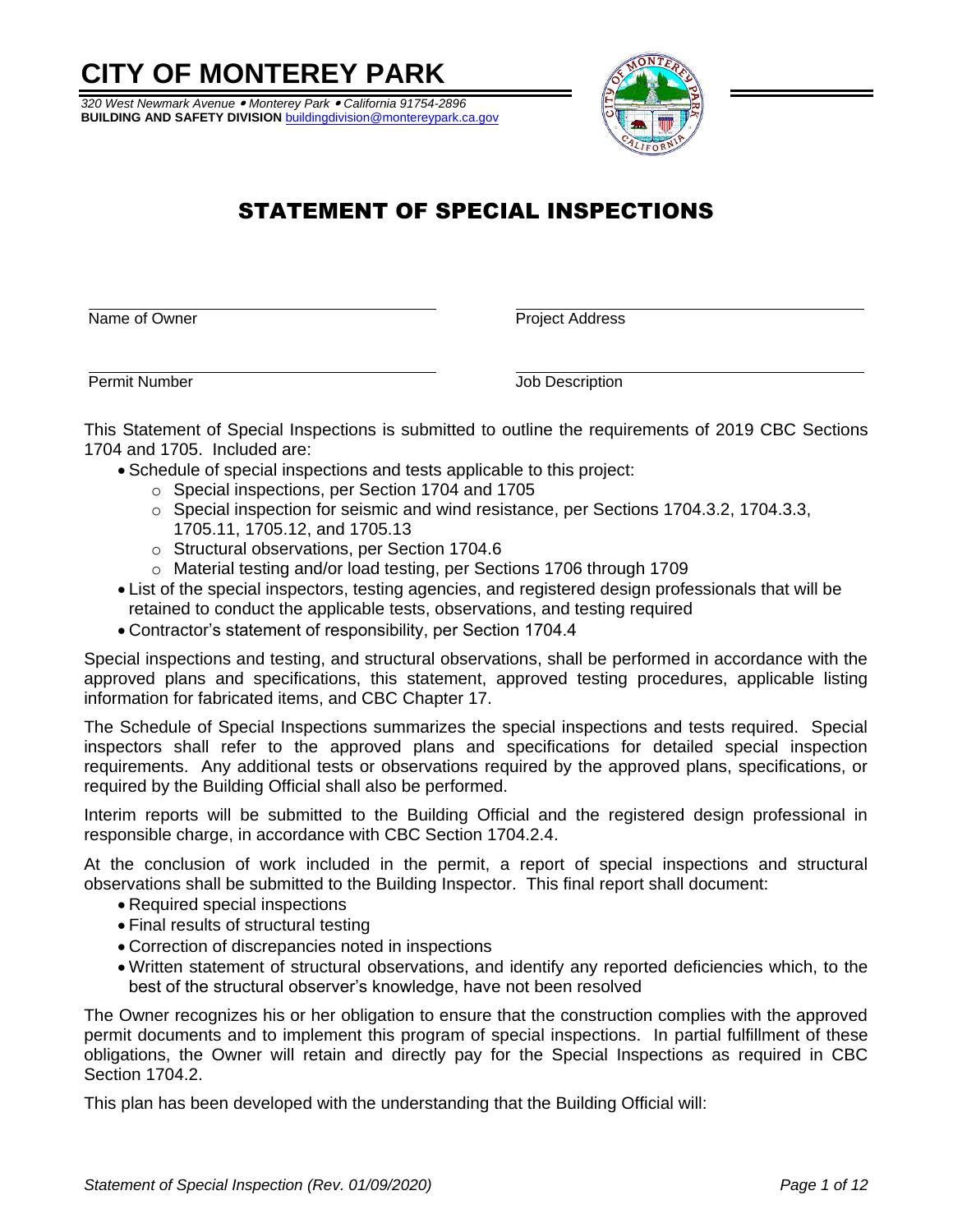(Continued)

- Review and approve the qualifications of the Special Inspectors who will perform the inspections
- Monitor special inspection activities on the job site to assure that the Special Inspectors are qualified and are performing their duties as called for in this Statement of Special Inspection
- Review submitted inspection reports
- Perform inspections as required by CBC and MPMC

#### **Prepared by:**

| Registered Design Professional in Responsible Charge |      |                                  |                                                                                           |
|------------------------------------------------------|------|----------------------------------|-------------------------------------------------------------------------------------------|
|                                                      |      |                                  |                                                                                           |
|                                                      |      |                                  |                                                                                           |
|                                                      |      |                                  |                                                                                           |
| Signature                                            |      |                                  | Date                                                                                      |
|                                                      |      |                                  |                                                                                           |
| <b>Owner's Authorization:</b>                        |      | Agency who is hiring the Special | Owner, Registered Design Professional or<br><b>Inspector or Special Inspection Agency</b> |
| Owner                                                |      |                                  |                                                                                           |
|                                                      |      |                                  |                                                                                           |
| <b>Phone Number</b>                                  |      | Name                             | <b>Phone Number</b>                                                                       |
|                                                      |      |                                  |                                                                                           |
| Signature                                            | Date |                                  | Date                                                                                      |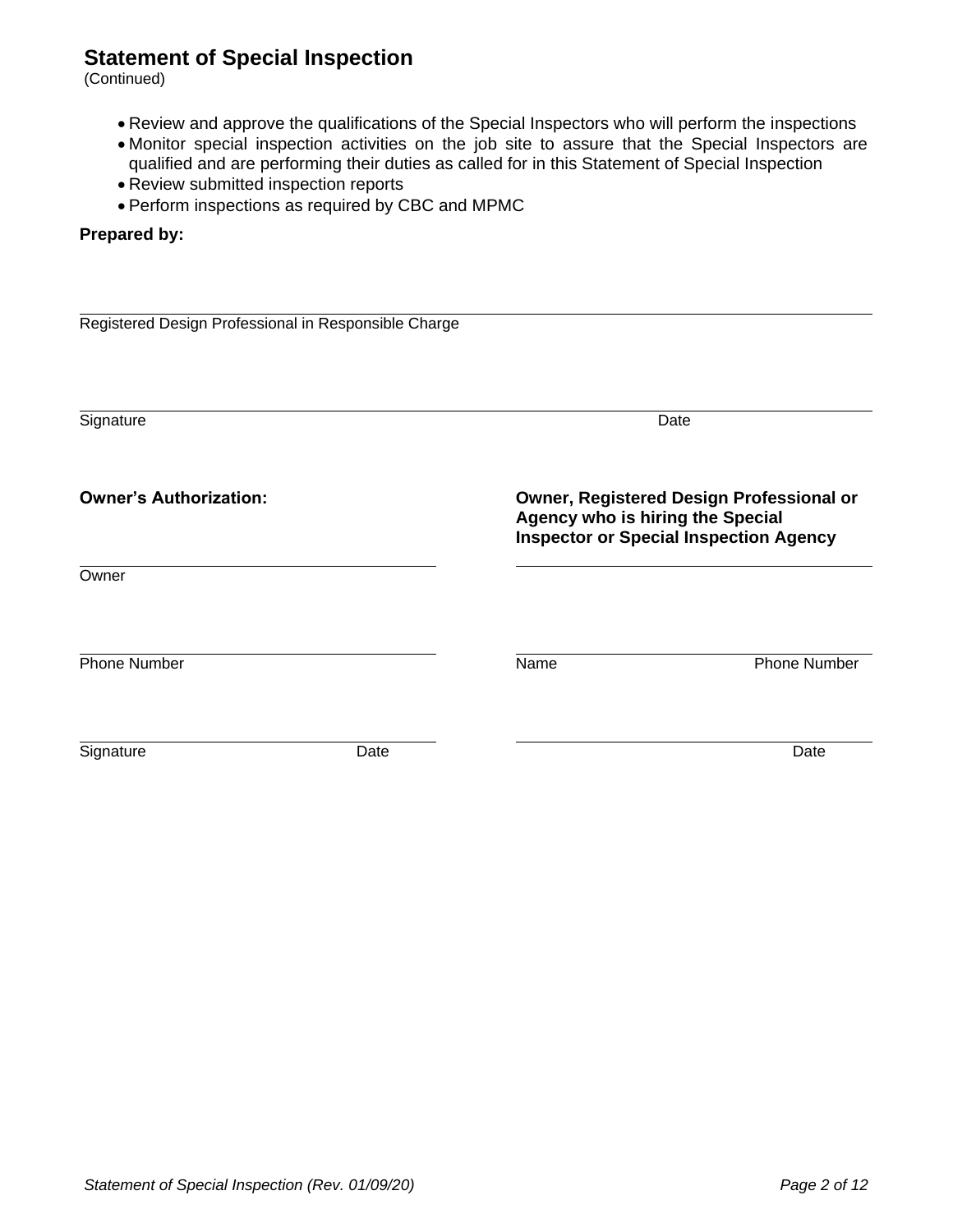(Continued)

#### **Schedule of Inspection, Testing Agencies, and Inspectors**

The following are the testing agencies and special inspectors that will be retained to conduct tests and inspection on this project.

| Responsibility                                           | Firm | Address/Telephone/Email |
|----------------------------------------------------------|------|-------------------------|
| Special Inspection<br>1.<br>(except for<br>geotechnical) |      |                         |
| 2. Material Testing                                      |      |                         |
| Geotechnical<br>3.<br>Inspections                        |      |                         |

#### **Seismic Requirements (Section 1704.3.2)**

Description of seismic-force-resisting system and designated seismic systems subject to special inspections as per Section 1705.12 or 1705.13:

The extent of the seismic-force-resisting system is defined in more detail in the construction documents

#### **Wind Requirements (Section 1704.3.3)**

Description of wind-force-resisting system and designated wind resisting components subject to special inspections as per Section 1705.11:

The extent of the main wind-force-resisting system is defined in more detail in the construction documents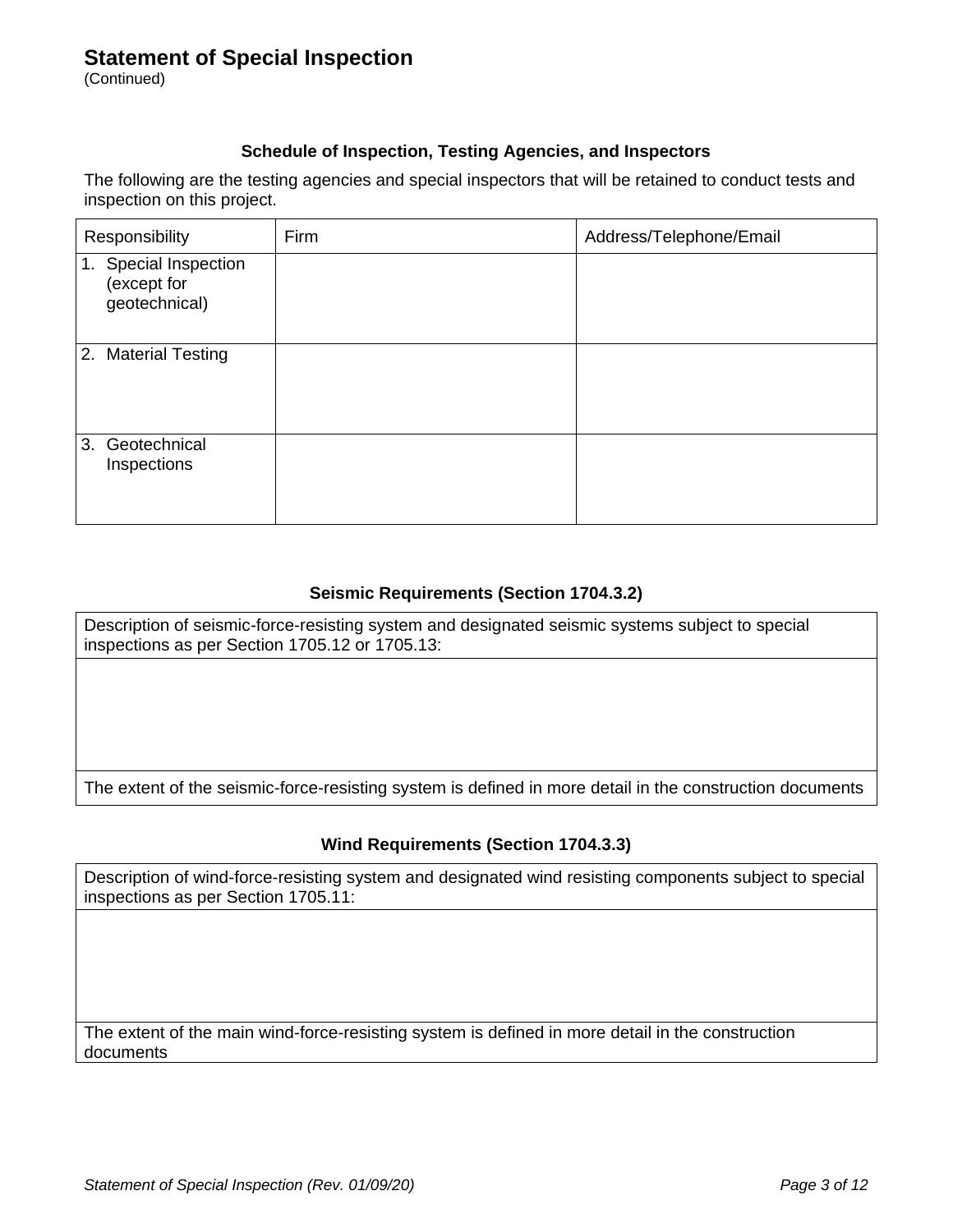(Continued)

#### **Schedule of Special Inspections**

Column headers:

- $C =$  Full-time observation of work by an approved special inspector while the work is being performed.
- $P =$  Intermittent observation of work by an approved special inspector where the work has been performed and at the completion of work.

Box entries:

- $X =$  Is placed in the appropriate column denoting either "C" continuous or "P" periodic inspections.
- $=$  = Denotes an activity that is either a one-time activity or whose frequency is defined in some other manner.

Notes/Referenced Standards: Indicates the applicable reference standard applicable to the criteria, method and frequency of the special inspection or testing required. Additional notes may be included in this box denoting frequency of inspections or the special inspection agency responsible for the particular inspection item.

Additional details regarding inspections and tests are provided in the project specifications or notes on the drawings.

| <b>Verification and Inspection</b>                                                                                                                                                                                                                             | $\mathbf C$ | P | $\checkmark$ if<br>Req'd | <b>Notes/Referenced</b><br><b>Standards</b>                                                            |
|----------------------------------------------------------------------------------------------------------------------------------------------------------------------------------------------------------------------------------------------------------------|-------------|---|--------------------------|--------------------------------------------------------------------------------------------------------|
|                                                                                                                                                                                                                                                                |             |   |                          |                                                                                                        |
| 1704.2.5 - Inspection of Fabricators:                                                                                                                                                                                                                          |             |   |                          |                                                                                                        |
| 1. Fabrication and implementation procedures                                                                                                                                                                                                                   |             |   |                          |                                                                                                        |
| 2. Fabrication approval                                                                                                                                                                                                                                        |             |   |                          |                                                                                                        |
| 1704.6 - Structural Observations                                                                                                                                                                                                                               |             |   |                          |                                                                                                        |
| 1. Prior to the commencement of observations, the<br>structural observer shall submit to the Building<br>Official a written statement identifying the<br>frequency and extent of structural observations                                                       |             |   |                          |                                                                                                        |
| 2. At the conclusion of work included in the permit,<br>the structural observer shall submit to the<br>Building Official a written statement that the site<br>visits have been made and identify any reported<br>deficiencies which have not been resolved     |             |   |                          |                                                                                                        |
| 1705.1.1 - Special Cases:                                                                                                                                                                                                                                      |             |   |                          |                                                                                                        |
| 1. Construction materials and systems that are<br>alternatives to materials and systems prescribed<br>by the applicable code                                                                                                                                   |             |   |                          |                                                                                                        |
| 2. Unusual design applications of materials<br>described in the applicable code                                                                                                                                                                                |             |   |                          |                                                                                                        |
| 3. Materials and systems required to be installed in<br>accordance with additional manufacturer's<br>instructions that prescribe requirements not<br>contained in the applicable code or referenced<br>standards                                               |             |   |                          | List code reports<br>(attached to construction<br>documents) for each<br>applicable<br>material/system |
| 1705.2 - Steel Construction, Quality Assurance per AISC 360                                                                                                                                                                                                    |             |   |                          |                                                                                                        |
| 1. Fabricator and erector documents (Verify reports<br>and certificates as listed in AISC 360, Chapter N,<br>Paragraph 3.2 for compliance with construction<br>documents. Includes structural steel, castings,<br>forgings, fasteners, rods, welding, anchors, |             |   |                          | AISC 360: N3.2, N5.7                                                                                   |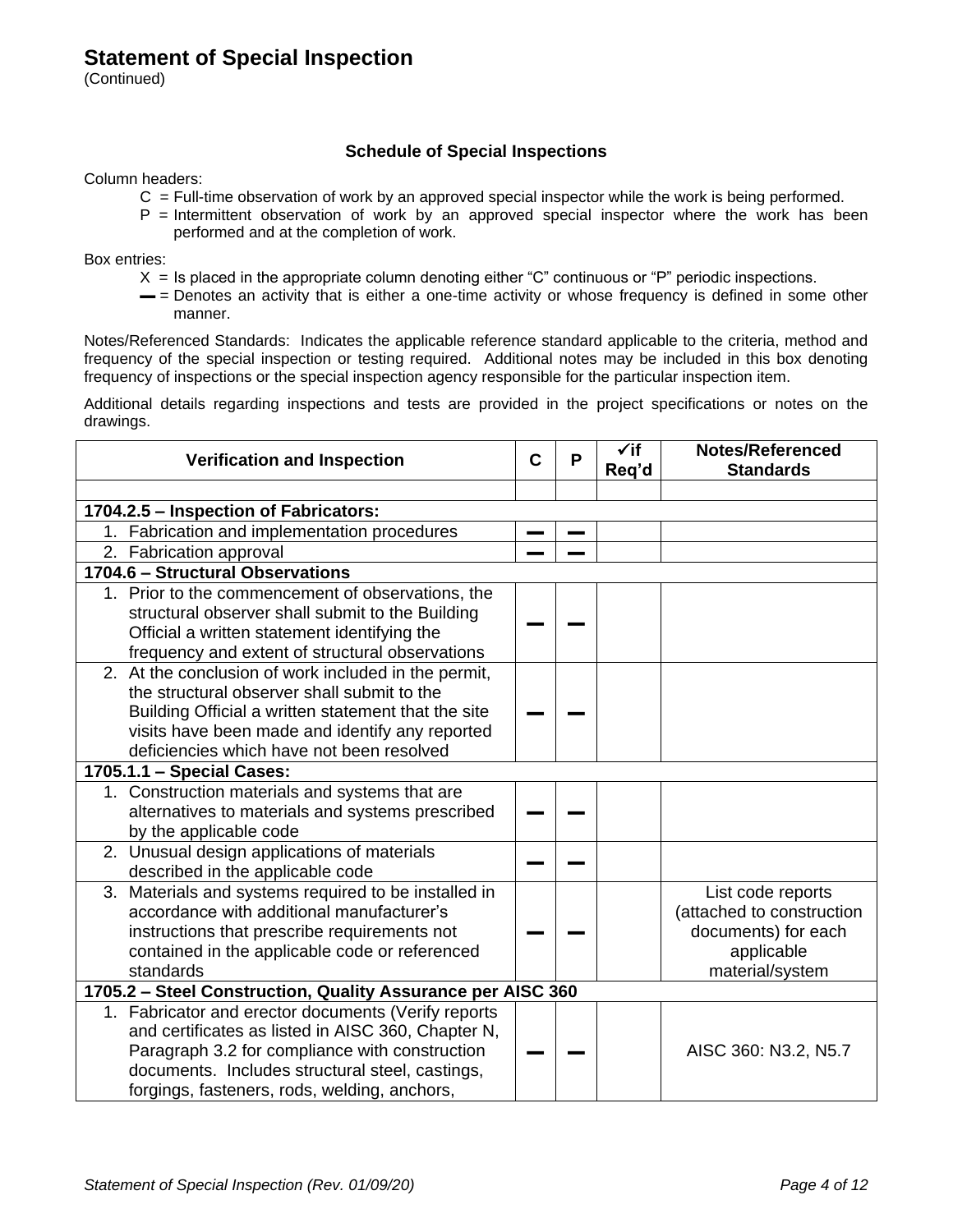| braces, stiffeners, member locations, joint details,  |              |   |                         |
|-------------------------------------------------------|--------------|---|-------------------------|
| $etc.$ )                                              |              |   |                         |
| 2. Identification markings for structural steel       |              |   |                         |
| materials conform to ASTM standards specified in      |              |   |                         |
| the approved construction documents (e.g.             |              |   |                         |
| structural shapes, castings, forgings, bolts,         |              | X | AISC: A3                |
| washers, nuts, rods, consumables for welding,         |              |   |                         |
| anchors, etc.)                                        |              |   |                         |
| 3. Embedments (Verify diameter, grade, type,          |              |   |                         |
| length, and depth of embedded item)                   |              | X | AISC 360: N5.7          |
| 4. Verify compliance with details on the construction |              |   |                         |
| documents, such as braces, stiffeners, member         |              |   |                         |
| locations, and proper application of joint details at |              | X | AISC 360: N5.7          |
| each connection                                       |              |   |                         |
| 5. Structural Steel Welding:                          |              |   |                         |
| a. Inspection tasks prior to welding (Observe, or     |              |   |                         |
| perform for each welded joint or member, the          | Random       |   |                         |
| QA tasks listed in AISC 360, Table N5.4-1)            | <b>Basis</b> |   |                         |
| b. Inspection tasks during welding (Observe, or       | $(O)$ or     |   |                         |
| perform for each welded joint or member, the          | each         |   |                         |
| QA tasks listed in AISC 360, Table N5.4-2)            | joint or     |   |                         |
| c. Inspection tasks after welding (Observe, or        | member       |   |                         |
| perform for each welded joint or member, the          | (P) per      |   |                         |
| QA tasks listed in AISC 360, Table N5.4-3)            | table        |   |                         |
| d. Nondestructive Testing (NDT) of welded joints:     |              |   | AISC 360: N5.5          |
| i. Complete penetration groove welds 5/16" or         |              |   |                         |
| greater in risk category III or IV                    |              | X | N <sub>5.5</sub> b      |
| ii. Complete penetration grove welds 5/16" or         |              |   |                         |
| greater in risk category II                           |              | X | N <sub>5.5</sub> b      |
| iii. Thermally cut surfaces of access holes           |              |   |                         |
| when material t>2"                                    |              | X | N <sub>5.5</sub> c      |
| iv. Welded joints subject to fatigue when             |              |   |                         |
| required by AISC 360, Appendix 3, Table A-            |              | X | N5.5d                   |
| 3.1                                                   |              |   |                         |
| v. Fabricator's NDT reports when fabricator           |              |   |                         |
| performs NDT                                          |              | X | N5.5g                   |
| 6. Inspection of High-Strength Bolting                |              |   |                         |
| a. Inspection tasks prior to bolting (Observe, or     |              |   |                         |
| perform tasks for each bolted connection, in          |              |   |                         |
| accordance with QA tasks listed in AISC 360,          | Random       |   |                         |
| Table 5.6-1)                                          | <b>Basis</b> |   |                         |
| b. Inspection tasks during bolting (Observe the       | $(O)$ or     |   | See N5.6 for exceptions |
| QA tasks listed in AISC 360, Table N5.6-2)            | each         |   | based on installation   |
| i. Pre-tensioned and slip-critical joints             | joint or     |   | method.                 |
| ii. Snug-tight joints                                 | member       |   |                         |
| c. Inspection tasks after bolting (Perform tasks      | $(P)$ per    |   |                         |
| for each bolted connection in accordance with         | table        |   |                         |
| QA tasks listed in AISC 360: Table N5.6-3)            |              |   |                         |
| 7. Inspection of steel elements of composite          |              |   | AISC 360: N6, Table     |
| construction prior to concrete placement in           |              |   | N6.1. Perform these     |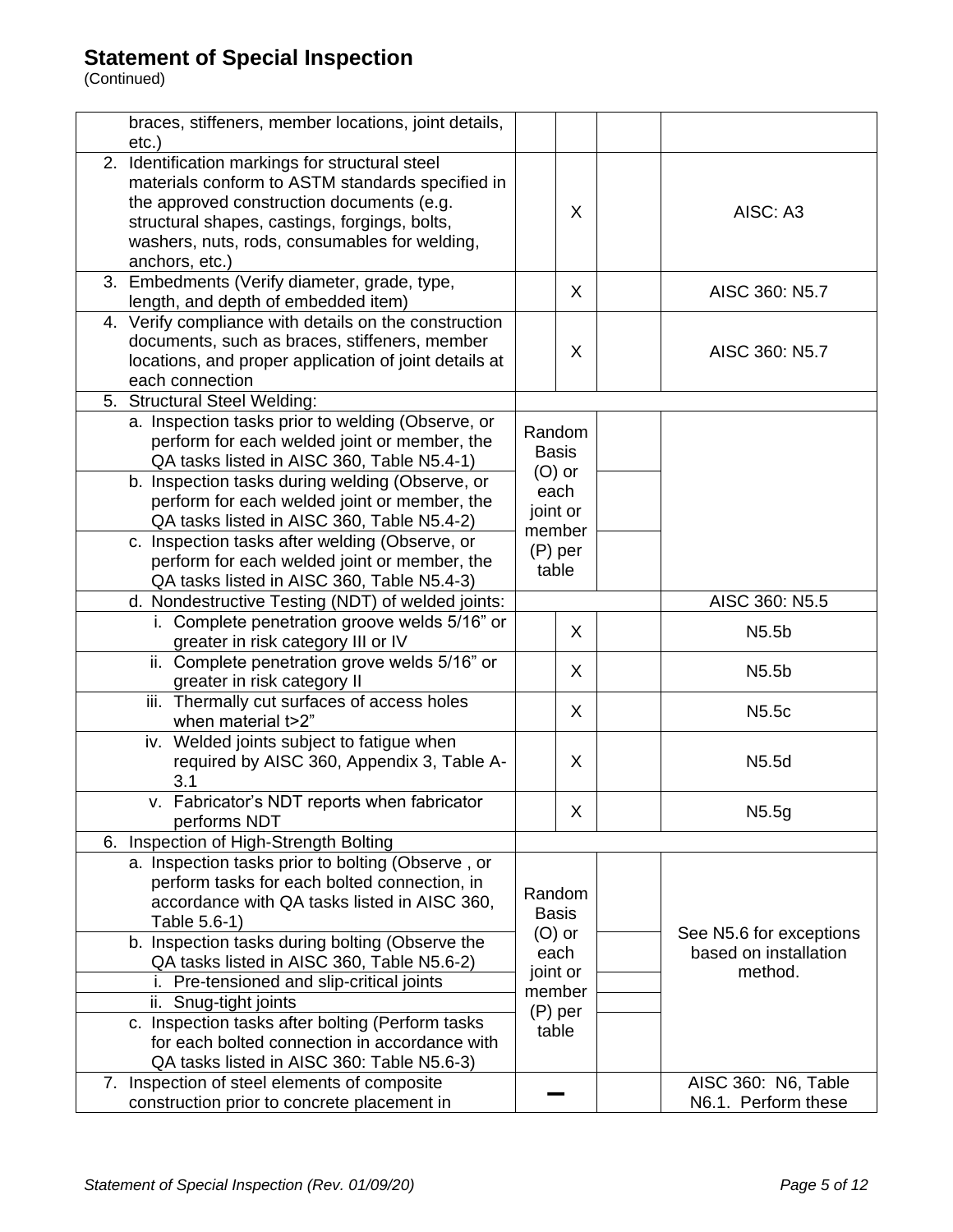| accordance with QA tasks listed in AISC 360:                 |   |              | tasks for each steel        |
|--------------------------------------------------------------|---|--------------|-----------------------------|
| Table N6.1                                                   |   |              | element                     |
| Table 1705.3 - Concrete Construction                         |   |              |                             |
| 1. Inspection of reinforcing steel, including                |   | $\mathsf{X}$ | ACI 318: 3.5, 7.1-7.7       |
| prestressing tendons, and placement                          |   |              | CBC 1910.4                  |
| 2. Inspection of reinforcing steel welding in                |   |              | <b>AWS D1.4</b>             |
| accordance with Table 1705.3.1                               |   |              | ACI 318: 3.5.2              |
| 3. Inspection of anchors cast in concrete where              |   |              | ACI 318: 3.8.6, 8.1.3,      |
| allowable loads have been increased or where                 |   | X            | 21.2.8                      |
| strength design is used.                                     |   |              | CBC 1908.5, 1909.1          |
|                                                              |   |              | ACI 318: 3.8.6, 8.1.3,      |
| 4. Inspection of anchors post-installed in hardened          |   | X            | 21.2.8                      |
| concrete members <sup>1</sup>                                |   |              | CBC 1912.1                  |
|                                                              |   |              | ACI 318: Ch.4, 5.2-5.4      |
| 5. Verify use of required design mix                         |   | X            | CBC 1904.2, 1910.2,         |
|                                                              |   |              | 1910.3                      |
| 6. At the time fresh concrete is sampled to fabricate        |   |              | ASTM C 172                  |
| specimens for strength tests, perform slump and              |   |              | ASTM C 31                   |
| air content tests, and determine the temperature             | X |              | ACI 318: 5.6, 5.8           |
| of the concrete                                              |   |              | CBC 1910.10                 |
|                                                              |   |              | ACI 318: 5.9, 5.10          |
| 7. Inspection of concrete and shotcrete placement            | X |              | CBC 1910.6, 1910.7,         |
| for proper application techniques                            |   |              | 1910.8                      |
| 8. Inspection for maintenance of specified curing            |   |              | ACI 318: 5.11-5.13          |
| temperature and techniques                                   |   | X            | CBC 1910.9                  |
| 9. Inspection of prestressed concrete:                       |   |              |                             |
| a. Application of prestressing forces                        | X |              |                             |
| b. Grouting of bonded prestressing tendons in                |   |              | ACI 318: 18.20              |
|                                                              | X |              | ACI 318: 18.18.4            |
| the seismic-force -resisting system                          |   |              |                             |
| 10. Erection of precast concrete members                     |   | X            | ACI 318: Ch. 16             |
| 11. Verification of in-situ concrete strength, prior to      |   |              |                             |
| stressing of tendons in post-tensioned concrete              |   | X            | ACI 318: 6.2                |
| and prior to removal of shores and forms from                |   |              |                             |
| beams and structural slabs                                   |   |              |                             |
| Inspect formwork for shape, location and<br>12.              |   | X            | ACI 318: 6.1.1              |
| dimensions of the concrete member being formed               |   |              |                             |
|                                                              |   |              | <b>TMS 402/ACI 530/ASCE</b> |
| 1705.4 - Masonry Construction                                |   |              | 5, and TMS 602/ACI          |
|                                                              |   |              | 530.1/ASCE 6                |
| 1. Compliance with required inspection provisions of         |   |              |                             |
| the construction documents and the approved                  |   | X            | Art. 1.5                    |
| submittals shall be verified                                 |   |              |                             |
| 2. Verification of $f_m$ and $f_{acc}$ prior to construction |   | X            | Art. 1.4B                   |
| except where specifically exempted by this code              |   |              |                             |
| 3. Verification of slump flow and VSI as delivered to        | X |              | Art. 1.5B.1.b.3             |
| the site for self-consolidating grout                        |   |              |                             |
| 4. As masonry construction begins, the following             |   |              |                             |
| shall be verified to ensure compliance:                      |   |              |                             |
| a. Proportions of site-prepared mortar                       |   | X            | Art. 2.6A                   |
| b. Construction of mortar joints                             |   | X            | Art. 3.3B                   |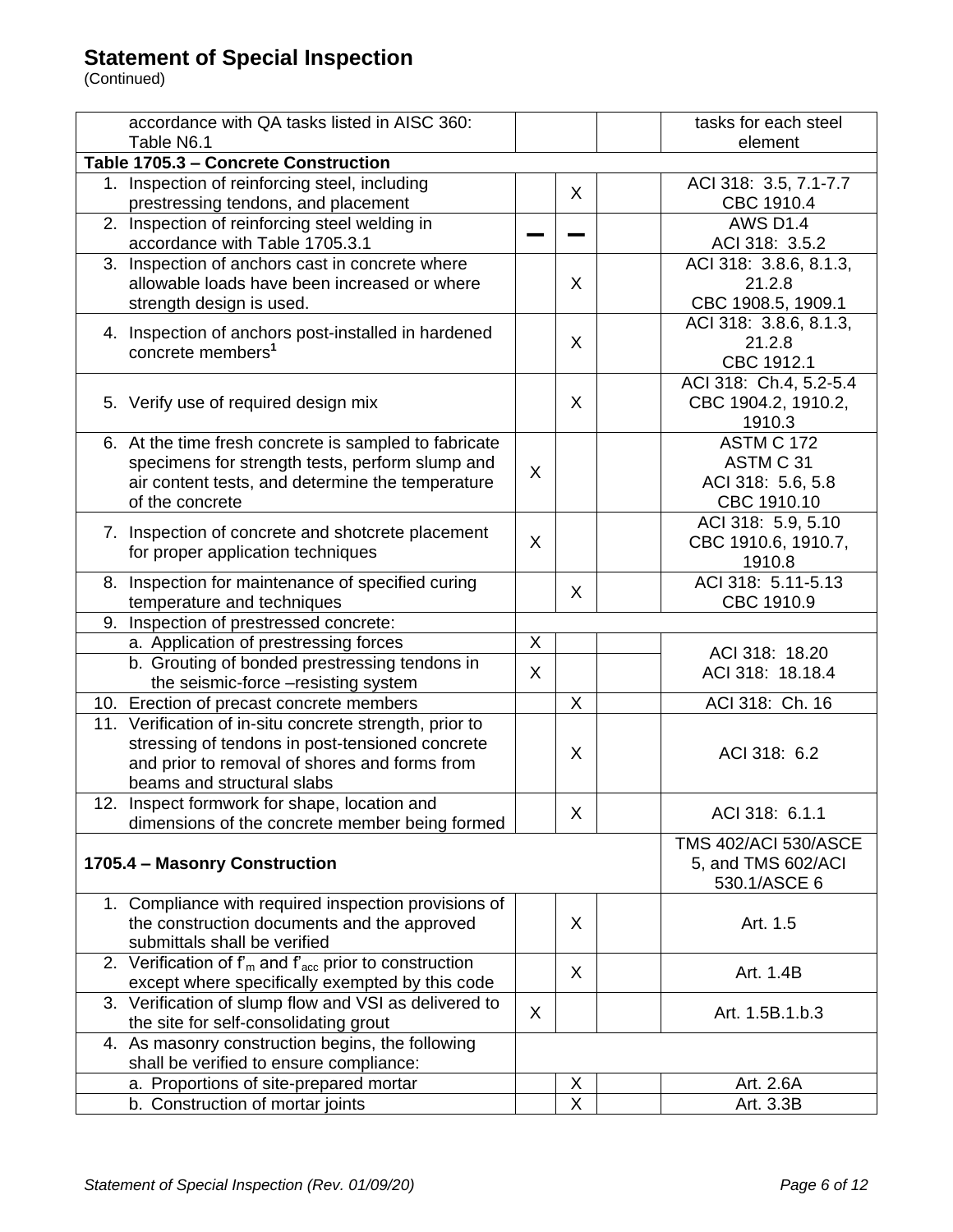| c. Grade and size of prestressing tendons and<br>anchorages                                                                                           |   | $\sf X$ | Art. 3.4, 3.6A                                                                                                                                         |
|-------------------------------------------------------------------------------------------------------------------------------------------------------|---|---------|--------------------------------------------------------------------------------------------------------------------------------------------------------|
| d. Location of reinforcement, connectors,                                                                                                             |   |         |                                                                                                                                                        |
| prestressing tendons and anchorages                                                                                                                   |   | $\sf X$ | Art. 3.6B                                                                                                                                              |
| e. Prestressing technique                                                                                                                             |   | X       | Art. 2.4B, 2.4H                                                                                                                                        |
|                                                                                                                                                       |   |         | Art. 2.1C                                                                                                                                              |
| f. Properties of thin-bed mortar for AAC masonry                                                                                                      | X | X       | Continuous inspection for<br>first 5000 SF of ACC<br>masonry. Periodic<br>inspection required after<br>first 5000 SF                                   |
| 5. Prior to grouting, verify that the following are in<br>compliance:                                                                                 |   |         |                                                                                                                                                        |
| a. Grout space                                                                                                                                        |   | X       | Art. 3.2D, 3.2F                                                                                                                                        |
| b. Grade, type, and size of reinforcement and                                                                                                         |   |         | Art. 2.4, 3.4 & TMS                                                                                                                                    |
| anchor bolts, and prestressing tendons and<br>anchorages                                                                                              |   | X       | 402/ACI 530/ASCE 5<br>Sec. 1.16                                                                                                                        |
| c. Placement of reinforcement and connectors<br>and prestressing tendons and anchorages                                                               |   | X       | Art. 2.4, 3.4, 3.6A & TMS<br>402/ACI 530/ASCE 5<br>Sec. 1.16                                                                                           |
| d. Proportions of site-prepared grout and<br>prestressing grout for bonded tendons                                                                    |   | $\sf X$ | Art. 2.6B, 2.4G.1.b                                                                                                                                    |
| e. Construction of mortar joints                                                                                                                      |   | X       | Art. 3.3B                                                                                                                                              |
| 6. Verify during construction:                                                                                                                        |   |         |                                                                                                                                                        |
| a. Size and location of structural elements                                                                                                           |   | X       | Art. 3.3F                                                                                                                                              |
| b. Type, size, and location of anchors, including<br>other details of anchorage of masonry to<br>structural members, frames, or other<br>construction |   | X       | ACI 530 Sec. 1.16.4.3,<br>1.17.1                                                                                                                       |
| c. Welding of reinforcement                                                                                                                           | X |         | <b>TMS 402/ACI 530/ASCE</b><br>5 Sec. 2.1.7.7.2,<br>$3.3.3.4(c)$ , $8.3.3.4(b)$                                                                        |
| d. Preparation, construction, and protection of<br>masonry during cold weather (temp. below<br>40°F) or hot weather (temp. above 90°F)                |   | X       | Art. 1.8C, 18.D                                                                                                                                        |
| e. Application and measurement of prestressing<br>force                                                                                               | X |         | Art. 3.6B                                                                                                                                              |
| f. Placement of grout and prestressing grout for<br>bonded tendons is in compliance                                                                   | X |         | Art. 3.5, 3.6C                                                                                                                                         |
| g. Placement of AAC masonry units and<br>construction of thin-bed mortar joints                                                                       | X | X       | Art. 3.3B.8<br>Continuous inspection<br>required for first 5000 SF<br>of AAC masonry.<br>Periodic inspection<br>required after first 5000<br><b>SF</b> |
| 7. Observe preparation of grout specimens, mortar<br>specimens, and/or prisms                                                                         |   | X       | Art. 1.4B.2.a.3,<br>1.4B.2.b.3, 1.4B.3, 1.4B.4                                                                                                         |
| 8. Risk Category IV Engineered Masonry Structures<br>shall have special inspections per TMS 402/ACI                                                   |   |         | <b>TMS 402/ACI 530/ASCE</b><br>5 Sec. 1.19, CBC                                                                                                        |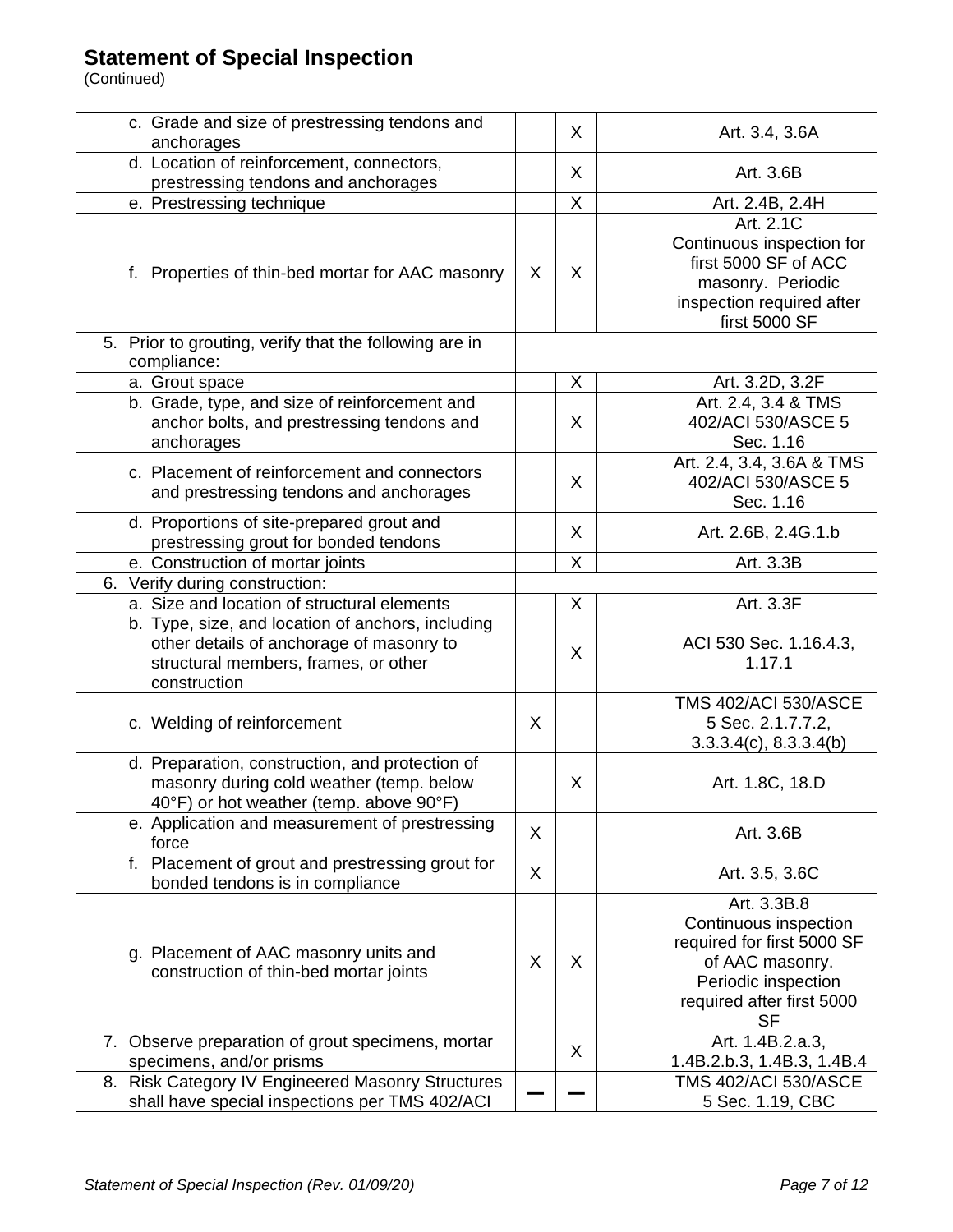| 530/ASCE 5 Table 1.19.3 - Level C Quality                               |   |        | 1705.4.1 |
|-------------------------------------------------------------------------|---|--------|----------|
| Assurance (QA). Empirically designed masonry                            |   |        |          |
| structures shall comply with Level B QA                                 |   |        |          |
| 9. Vertical masonry foundation elements:                                |   |        |          |
| Inspections shall be performed in accordance                            |   |        |          |
| with Section 1705.4 for vertical masonry                                |   |        |          |
| foundation elements                                                     |   |        |          |
| 1705.5 - Wood Construction                                              |   |        |          |
| 1. Inspect prefabricated wood structural elements                       |   |        |          |
| and assemblies in accordance with Section                               |   |        |          |
|                                                                         |   |        |          |
| 1704.2.5                                                                |   |        |          |
| 2. Inspect site built assemblies:                                       |   |        |          |
| a. High Load Diaphragms: Verify grade and                               |   |        |          |
| thickness of structural panel and sheathing,                            |   |        |          |
| framing members at adjoining edges,                                     |   | X      |          |
| nails/staple diameter and length, number of                             |   |        |          |
| fastener lines, and spacing between fasteners                           |   |        |          |
| in each line and at edge margins                                        |   |        |          |
| b. Metal-plate-connected wood trusses spanning                          |   |        |          |
| more than 60 feet: Verify that temporary                                |   |        |          |
| installation restraint bracing and the                                  |   |        |          |
| permanent individual truss member restraint                             |   | X      |          |
| bracing are installed in accordance with the                            |   |        |          |
| approved truss submittal package                                        |   |        |          |
|                                                                         |   |        |          |
| 1705.6 - Verification and Inspection of Soils                           |   |        |          |
| 1. Verify materials below shallow foundations are                       |   | X      |          |
| adequate to achieve the design bearing capacity                         |   |        |          |
| 2. Verify excavations are extended to proper depth                      |   | $\chi$ |          |
| and have reached proper material                                        |   |        |          |
| 3. Perform classification and testing of compacted                      |   | X      |          |
| fill materials                                                          |   |        |          |
| 4. Verify use of proper materials, densities and lift                   |   |        |          |
| thicknesses during placement and compaction of                          | X |        |          |
| compacted fill                                                          |   |        |          |
| 5. Prior to placement of compacted fill, observe                        |   |        |          |
| subgrade and verify that site has been prepared                         |   | X      |          |
| properly                                                                |   |        |          |
| 1705.7 - Verification and Inspection of Driven Deep Foundation Elements |   |        |          |
| 1. Verify element materials, sizes, and lengths                         |   |        |          |
| comply with the requirements                                            | X |        |          |
| 2. Determine capacities of test elements and                            |   |        |          |
|                                                                         | X |        |          |
| conduct additional load tests, as required                              |   |        |          |
| 3. Observe driving operations and maintain                              | X |        |          |
| complete and accurate records for each element                          |   |        |          |
| 4. Verify placement locations and plumbness,                            |   |        |          |
| confirm type and size of hammer, record number                          |   |        |          |
| of blows per foot of penetration, determine                             | X |        |          |
| required penetrations to achieve design capacity,                       |   |        |          |
| record tip and butt elevations and document any                         |   |        |          |
| damage to foundation element                                            |   |        |          |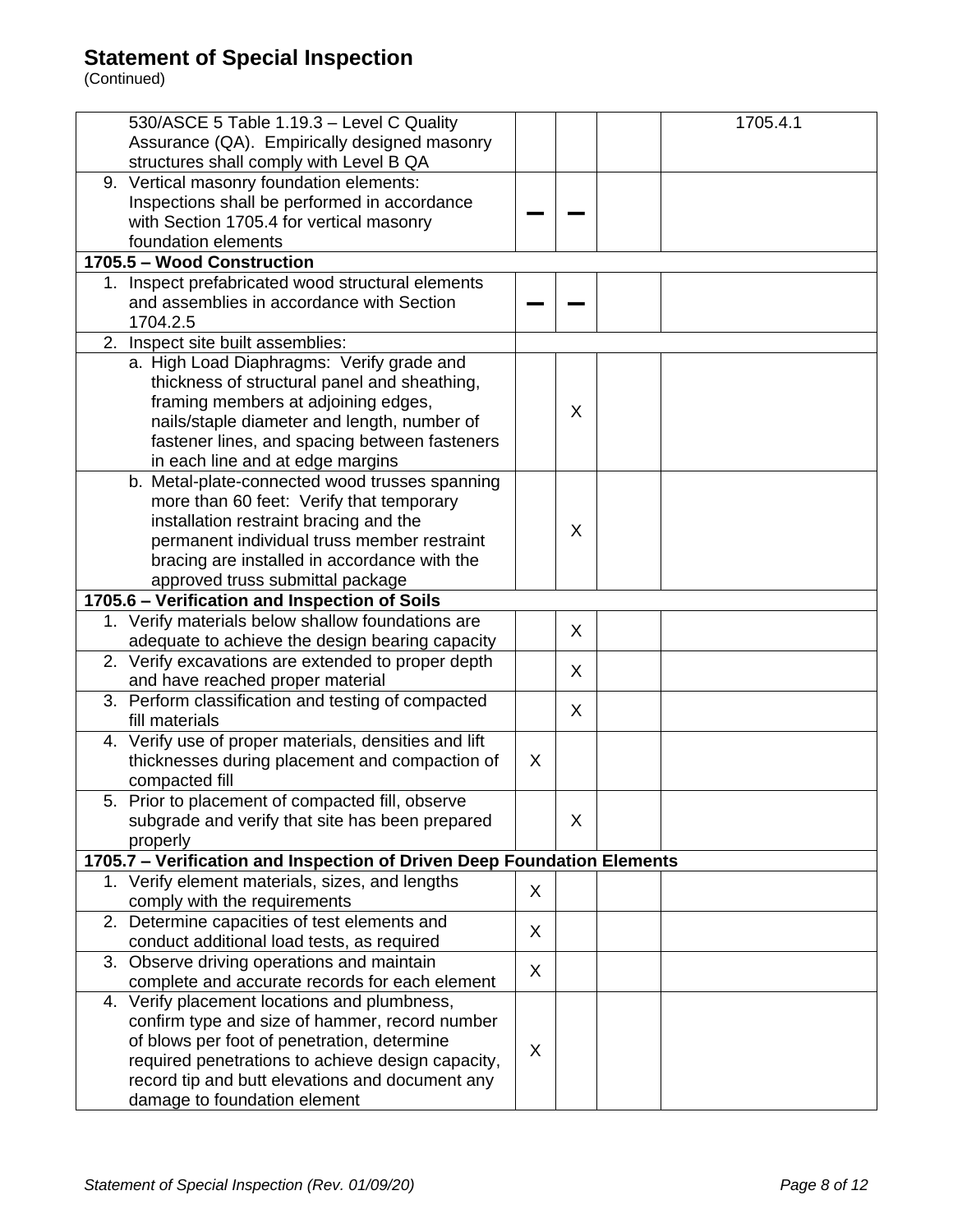| 5. For steel elements, perform additional inspections<br>in accordance with Section 1705.2 |      |                |                            |
|--------------------------------------------------------------------------------------------|------|----------------|----------------------------|
|                                                                                            |      |                |                            |
| 6. For concrete elements and concrete-filled                                               |      |                |                            |
| elements, perform additional inspections in                                                |      |                |                            |
| accordance with Section 1705.3                                                             |      |                |                            |
| 7. For specialty elements, perform additional                                              |      |                |                            |
| inspections as determined by the registered                                                |      |                |                            |
| design professional in responsible charge                                                  |      |                |                            |
| 1705.8 - Verification and Inspection of Cast-in-place Deep Foundation Elements             |      |                |                            |
| 1. Observe drilling operations and maintain                                                | X    |                |                            |
| complete and accurate records for each element                                             |      |                |                            |
| 2. Verify placement locations and plumbness,                                               |      |                |                            |
| confirm element diameters, bell diameter,                                                  |      |                |                            |
| lengths, embedment into bedrock and adequate                                               | X    |                |                            |
| end-bearing strata capacity. Record concrete or                                            |      |                |                            |
| grout volumes                                                                              |      |                |                            |
| 3. For concrete elements, perform additional                                               |      |                |                            |
| inspections in accordance with Section 1705.3                                              |      |                |                            |
| 1705.9 - Helical Pile Foundations                                                          |      |                |                            |
| 1. Record installation equipment used, pile                                                |      |                |                            |
| dimensions, tip elevations, final depth, final                                             | X    |                |                            |
| installation torque, and other pertinent data as                                           |      |                |                            |
| required                                                                                   |      |                |                            |
| 1705.11 - Verification and Inspection for Wind Resistance                                  |      |                |                            |
| 1. Structural Wood Special Inspections for Wind                                            |      |                |                            |
| Resistance:                                                                                |      |                |                            |
| a. Inspection of field gluing operations of                                                |      |                |                            |
| elements of the main windforce-resisting                                                   | X    |                |                            |
| system                                                                                     |      |                |                            |
| b. Inspection of nailing, bolting, anchoring, and                                          |      |                |                            |
| other fastening of components within the main                                              |      | X              |                            |
| windforce-resisting system                                                                 |      |                |                            |
| 2. Cold-formed Steel Special Inspections for Wind                                          |      |                |                            |
| Resistance:                                                                                |      |                |                            |
| a. Inspection during welding operations of                                                 |      |                |                            |
| elements of the main windforce-resisting                                                   |      | X              |                            |
| system                                                                                     |      |                |                            |
| b. Inspections for screw attachment, bolting,                                              |      |                |                            |
| anchoring and other fastening of components                                                |      | X              |                            |
| within the main windforce-resisting system                                                 |      |                |                            |
| 3. Wind-resisting Components:                                                              |      |                |                            |
| a. Roof cladding                                                                           |      | X              |                            |
| b. Wall cladding                                                                           |      | $\overline{X}$ |                            |
| 1705.12 - Verification and Inspection for Seismic Resistance                               |      |                |                            |
| 1. Structural Steel: Inspection in accordance with                                         |      | See            | CBC 1705.12.1, AISC        |
| AISC 341 - Welding, Nondestructive Testing,                                                |      | Table          | 341: Chapter J Quality     |
| High-strength bolting, Composite Structures,                                               |      |                | <b>Control and Quality</b> |
| Piling, Etc.                                                                               | Jxxx |                | Assurance                  |
| 2. Structural Wood:                                                                        |      |                | CBC 1705.12.2              |
| a. Inspection of field gluing operations of                                                | X    |                |                            |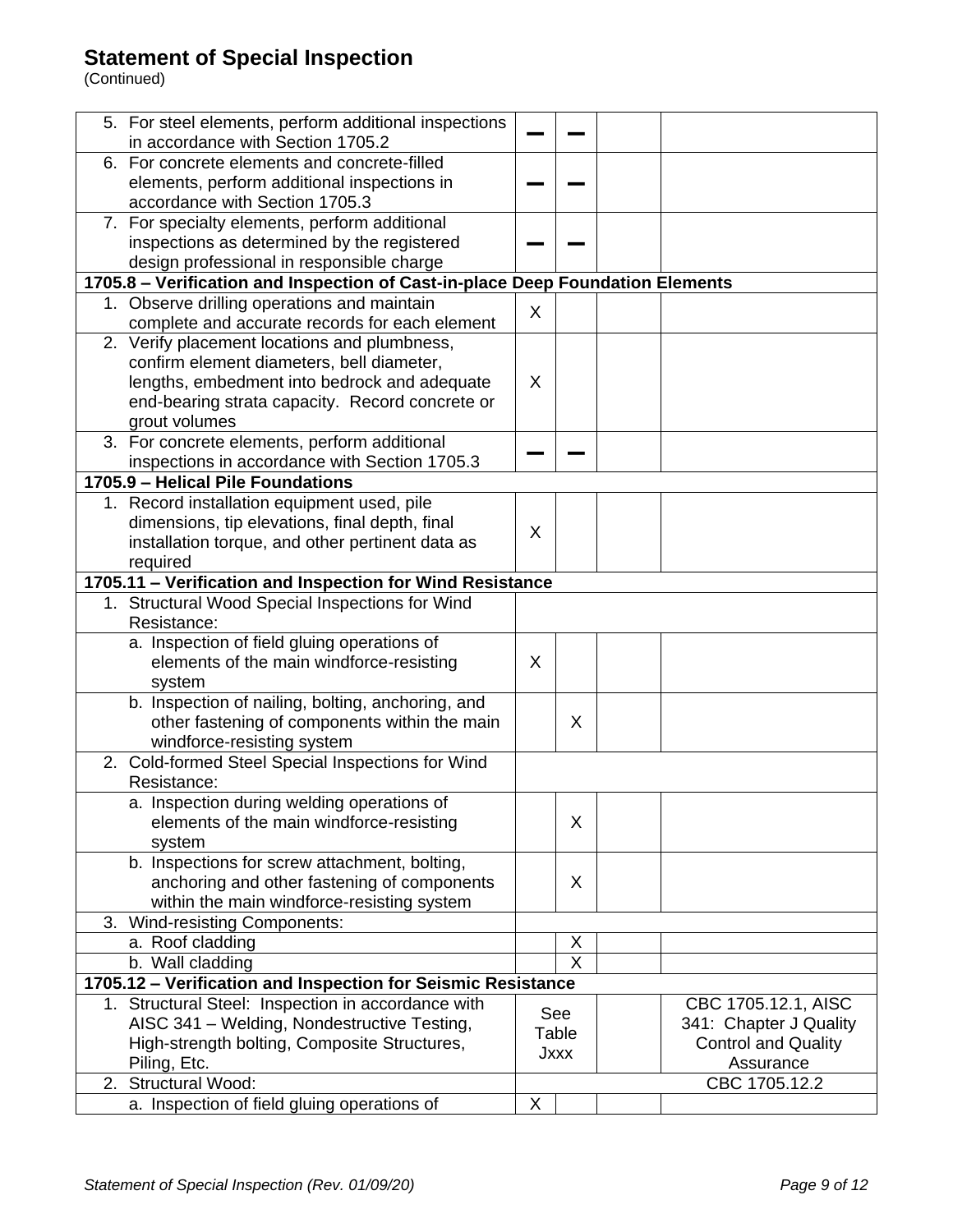| elements of the seismic-force resisting system             |   |                    |  |  |  |
|------------------------------------------------------------|---|--------------------|--|--|--|
| b. Inspection of nailing, bolting, fastening, and          |   |                    |  |  |  |
| other fastening of components within the                   |   |                    |  |  |  |
| seismic-force-resisting system, where the                  | X |                    |  |  |  |
| fastener spacing of the sheathing is 4 inches              |   |                    |  |  |  |
| or less on-center                                          |   |                    |  |  |  |
| 3. Cold-formed Steel Light-Frame Construction:             |   | CBC 1705.12.3      |  |  |  |
| a. Inspection during welding operations of                 |   |                    |  |  |  |
| elements of the seismic-force-resisting system             | X |                    |  |  |  |
| b. Inspection of screw attachment, bolting,                |   |                    |  |  |  |
| anchoring, and other fastening of components               |   |                    |  |  |  |
| within the seismic-force-resisting system                  |   |                    |  |  |  |
| where the sheathing is wood structural panels              | X |                    |  |  |  |
| or steel sheets with fastener spacing 4 inches             |   |                    |  |  |  |
| or less on-center                                          |   |                    |  |  |  |
| 4. Designated Seismic Systems Verification for             |   |                    |  |  |  |
| Nonstructural Components: Inspect and verify               |   |                    |  |  |  |
| that the component label, anchorage or mounting            | X |                    |  |  |  |
|                                                            |   | ASCE 7, Chapter 13 |  |  |  |
| conforms to the certificate of compliance in               |   |                    |  |  |  |
| accordance with Section 1705.12.4                          |   |                    |  |  |  |
| 5. Architectural Components: Erection and                  |   |                    |  |  |  |
| fastening of exterior cladding (more than 5 psf),          |   |                    |  |  |  |
| interior (more than 15 psf) and exterior                   | X | CBC 1705.12.5      |  |  |  |
| nonbearing walls, and interior and exterior veneer         |   |                    |  |  |  |
| (more than 30 feet in height and more than 5 psf).         |   |                    |  |  |  |
| Anchorage of access floors                                 |   |                    |  |  |  |
| 6. Mechanical and Electrical components:                   |   | CBC 1705.12.6      |  |  |  |
| a. Anchorage of electrical equipment for                   | X |                    |  |  |  |
| emergency or standby power systems                         |   |                    |  |  |  |
| b. Installation of anchorage of other electrical           | X |                    |  |  |  |
| equipment                                                  |   |                    |  |  |  |
| c. Installation of piping systems intended to carry        |   |                    |  |  |  |
| flammable, combustible, or highly toxic                    | X |                    |  |  |  |
| contents and their associated mechanical units             |   |                    |  |  |  |
| d. Installation of HVAC ductwork that will contain         |   |                    |  |  |  |
| hazardous materials                                        | X |                    |  |  |  |
| e. Installation of vibration isolation systems             |   |                    |  |  |  |
| where the construction documents require a                 |   |                    |  |  |  |
| nominal clearance of 1/4 inch or less between              | X |                    |  |  |  |
| the equipment support frame and restraint                  |   |                    |  |  |  |
| 7. Storage Racks: Inspection is required during the        |   |                    |  |  |  |
| anchorage of storage racks 8 feet or greater in            | X | CBC 1705.12.7      |  |  |  |
| height                                                     |   |                    |  |  |  |
| 8. Seismic Isolation Systems: Fabrication and              |   |                    |  |  |  |
| installation of isolator units and energy dissipation      |   |                    |  |  |  |
| devices that are part of the seismic isolation             | X | CBC 1705.12.8      |  |  |  |
| system                                                     |   |                    |  |  |  |
| 1705.13 - Testing and Qualification for Seismic Resistance |   |                    |  |  |  |
| 1. Concrete Reinforcement: Applies where                   |   |                    |  |  |  |
| reinforcement is used to resist earthquake-                |   | CBC 1705.13.1      |  |  |  |
|                                                            |   |                    |  |  |  |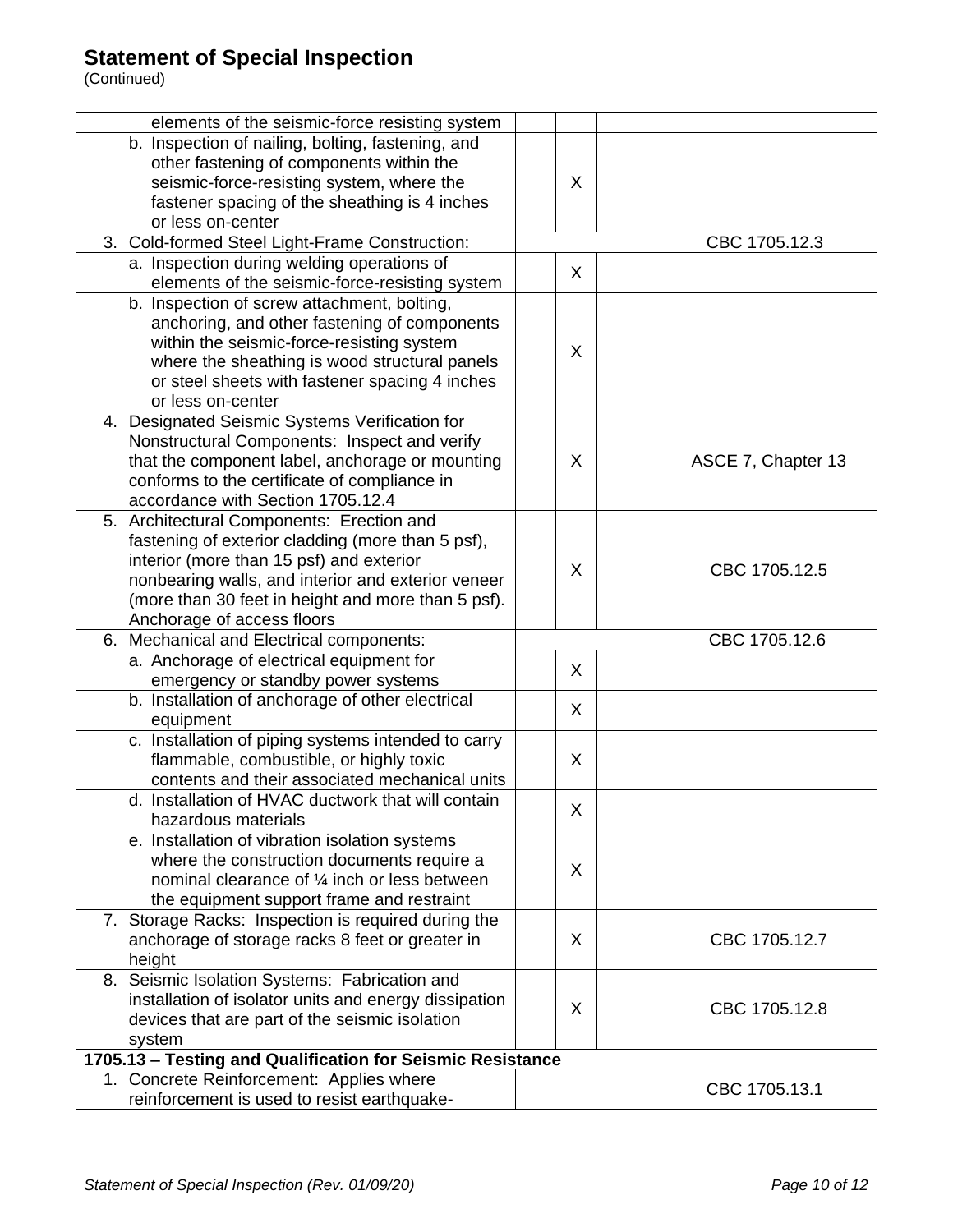| induced flexural and axial forces in special                                                          |             |  |                            |
|-------------------------------------------------------------------------------------------------------|-------------|--|----------------------------|
| moment frames, special structural walls, and                                                          |             |  |                            |
| coupling beams connecting special structural                                                          |             |  |                            |
| walls                                                                                                 |             |  |                            |
| a. Review certified mill test reports for each                                                        |             |  |                            |
| shipment of reinforcement                                                                             |             |  |                            |
| b. Verify weldability where reinforcement<br>complying with ASTM A 615 is welded                      |             |  |                            |
|                                                                                                       | See         |  | CBC 1705.13.2              |
| 2. Structural Steel: Testing shall be in accordance                                                   | Table       |  | AISC 341: Chapter J        |
| with quality assurance requirements of AISC 341                                                       | <b>Jxxx</b> |  | <b>Quality Control and</b> |
|                                                                                                       |             |  | <b>Quality Assurance</b>   |
| 3. Seismic Certification of Nonstructural                                                             |             |  |                            |
| Components: Review and acceptance of                                                                  |             |  | CBC 1705.13.3              |
| certificate of compliance by registered design                                                        |             |  | <b>ASCE 7 Sec. 13.2</b>    |
| professional with submittal of the review and                                                         |             |  |                            |
| certificate and to the Building Official                                                              |             |  |                            |
| 4. Seismic Isolation Systems: Tested in accordance                                                    |             |  | CBC 1705.13.4              |
| with Section 17.8 of ASCE7                                                                            |             |  |                            |
| 1705.14 - Sprayed Fire-resistant Materials                                                            |             |  |                            |
| Special inspections shall include the following tests and observations to demonstrate compliance with |             |  |                            |
| the listing and fire resistance rating:                                                               |             |  |                            |
| 1. Condition of substrates                                                                            |             |  |                            |
| 2. Thickness of application                                                                           |             |  | ASTM E605                  |
| 3. Density in pounds per cubic foot                                                                   |             |  | ASTM E605                  |
| 4. Bond strength adhesion/cohesion                                                                    |             |  | ASTM E736                  |
| 5. Condition of finished application                                                                  |             |  |                            |
| 1705.15 - Mastic and Intumescent Fire-resistant Coatings                                              |             |  |                            |
| Special inspection for mastic and intumescent fire                                                    |             |  |                            |
| resistive coatings applied to structural elements and                                                 |             |  | AWCI 12-B                  |
| decks                                                                                                 |             |  |                            |
| 1705.16 - Exterior Insulation and Finish Systems (EIFS)                                               |             |  |                            |
| 1. Inspection required for all EIFS installations                                                     |             |  |                            |
| Exceptions: EIFS installed over a water-resistive                                                     |             |  |                            |
| barrier with means of draining moisture to the                                                        |             |  |                            |
| exterior and EIFS installed over masonry or                                                           |             |  |                            |
| concrete<br>2. Special inspection of the water-resistive barrier                                      |             |  |                            |
|                                                                                                       |             |  | <b>ASTM E2570</b>          |
| coating when installed over a sheathing substrate<br>1705.17 - Fire-resistant Penetrations and Joints |             |  |                            |
| Applicable to high-rise buildings or in buildings assigned to Risk Category II or IV                  |             |  |                            |
| 1. Penetration firestops                                                                              |             |  | <b>ASTM E2174</b>          |
| 2. Fire-resistance joint systems                                                                      |             |  | <b>ASTM E2393</b>          |
| 1705.18 - Testing Scope for Smoke Control Systems                                                     |             |  |                            |
| 1. During erection of ductwork and prior to                                                           |             |  |                            |
| concealment for the purpose of leakage testing                                                        |             |  |                            |
| and recording of device location                                                                      |             |  |                            |
| 2. Prior to occupancy and after sufficient completion                                                 |             |  |                            |
| for the purposes of pressure difference testing,                                                      |             |  |                            |
| flow measurements and detection and control                                                           |             |  |                            |